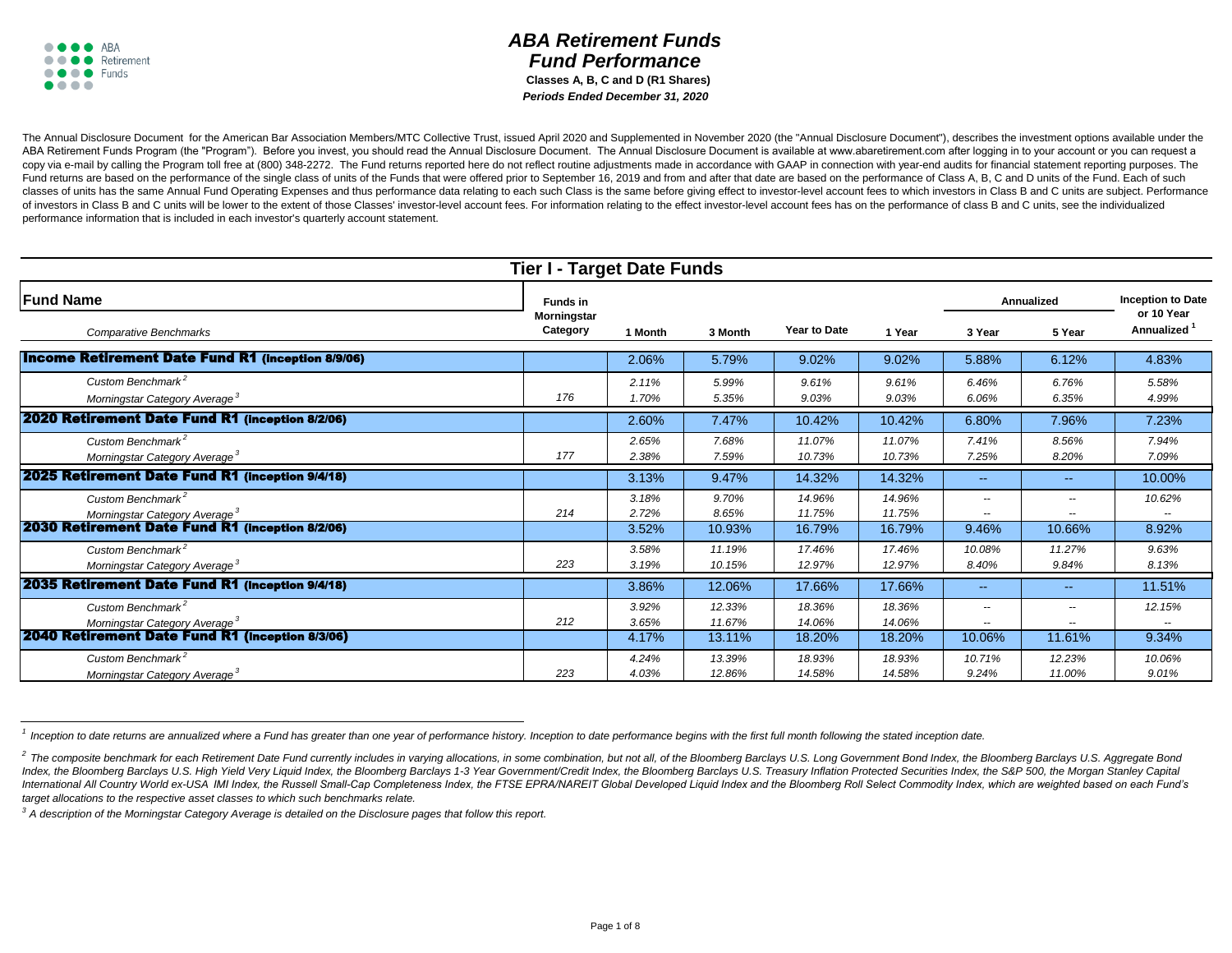*Periods Ended December 31, 2020 Classes A, B, C and D (R1 Shares)*



| <b>IFund Name</b>                                                                                   | <b>Funds in</b>         |         |         |                     |        |        | Annualized               | <b>Inception to Date</b>        |
|-----------------------------------------------------------------------------------------------------|-------------------------|---------|---------|---------------------|--------|--------|--------------------------|---------------------------------|
| <b>Comparative Benchmarks</b>                                                                       | Morningstar<br>Category | 1 Month | 3 Month | <b>Year to Date</b> | 1 Year | 3 Year | 5 Year                   | or 10 Year<br><b>Annualized</b> |
| 2045 Retirement Date Fund R1 (inception 9/4/18)                                                     |                         | 4.46%   | 14.12%  | 18.70%              | 18.70% | $-1$   | $\sim$ $\sim$            | 11.74%                          |
| Custom Benchmark <sup>2</sup>                                                                       |                         | 4.53%   | 14.42%  | 19.49%              | 19.49% | --     | --                       | 12.43%                          |
| Morningstar Category Average <sup>3</sup>                                                           | 212                     | 4.30%   | 13.72%  | 15.15%              | 15.15% | --     | $\overline{\phantom{a}}$ |                                 |
| 2050 Retirement Date Fund R1 (inception 1/17/12)                                                    |                         | 4.63%   | 14.70%  | 19.09%              | 19.09% | 10.39% | 12.04%                   | 10.24%                          |
| Custom Benchmark <sup>2</sup>                                                                       |                         | 4.69%   | 14.99%  | 19.94%              | 19.94% | 11.08% | 12.68%                   | 10.96%                          |
| Morningstar Category Average <sup>3</sup><br><b>2055 Retirement Date Fund R1 (Inception 9/4/18)</b> | 222                     | 4.47%   | 14.11%  | 15.30%              | 15.30% | 9.60%  | 11.46%                   |                                 |
|                                                                                                     |                         | 4.61%   | 14.68%  | 18.94%              | 18.94% | 44     | $\sim$ $\sim$            | 11.76%                          |
| Custom Benchmark <sup>2</sup>                                                                       |                         | 4.69%   | 14.99%  | 19.94%              | 19.94% | --     | $\overline{\phantom{a}}$ | 12.63%                          |
| Morningstar Category Average <sup>3</sup>                                                           | 211                     | 4.55%   | 14.36%  | 15.54%              | 15.54% | --     | $\overline{\phantom{a}}$ |                                 |
| <b>2060 Retirement Date Fund R1 (inception 9/4/18)</b>                                              |                         | 4.59%   | 14.62%  | 18.48%              | 18.48% | 44     | $\sim$ $\sim$            | 11.43%                          |
| Custom Benchmark <sup>2</sup>                                                                       |                         | 4.69%   | 14.99%  | 19.94%              | 19.94% | --     | $\overline{\phantom{a}}$ | 12.63%                          |
| Morningstar Category Average <sup>3</sup>                                                           | 316                     | 4.56%   | 14.55%  | 15.38%              | 15.38% | --     | --                       |                                 |
| <b>Conservative Risk Fund R1 (inception 7/7/09, redesigned 9/8/15)</b>                              |                         | 1.46%   | 4.56%   | 9.11%               | 9.11%  | 5.85%  | 5.99%                    | 4.83%                           |
| Custom Benchmark <sup>4</sup>                                                                       |                         | 1.46%   | 4.67%   | 9.60%               | 9.60%  | 6.69%  | 6.76%                    | 5.61%                           |
| Morningstar Category Average <sup>3</sup>                                                           | 571                     | 2.37%   | 7.52%   | 8.86%               | 8.86%  | 5.95%  | 6.89%                    | 5.97%                           |
| Moderate Risk Fund R1 (Inception 7/7/09, redesigned 9/8/15)                                         |                         | 2.66%   | 8.38%   | 10.76%              | 10.76% | 7.05%  | 8.30%                    | 6.40%                           |
| Custom Benchmark <sup>4</sup>                                                                       |                         | 2.71%   | 8.75%   | 11.72%              | 11.72% | 8.08%  | 9.17%                    | 7.24%                           |
| Morningstar Category Average <sup>3</sup>                                                           | 682                     | 3.20%   | 10.11%  | 11.54%              | 11.54% | 7.87%  | 9.00%                    | 7.93%                           |
| <b>Aggressive Risk Fund R1</b> (inception 7/7/09, redesigned 9/8/15)                                |                         | 3.61%   | 11.46%  | 11.22%              | 11.22% | 7.55%  | 9.81%                    | 7.59%                           |
| Custom Benchmark <sup>4</sup>                                                                       |                         | 3.74%   | 12.02%  | 12.64%              | 12.64% | 8.79%  | 10.80%                   | 8.47%                           |
| Morningstar Category Average <sup>3</sup>                                                           | 332                     | 4.02%   | 12.79%  | 13.67%              | 13.67% | 8.28%  | 9.88%                    | 8.39%                           |

<sup>1</sup> Inception to date returns are annualized where a Fund has greater than one year of performance history. Inception to date performance begins with the first full month following the stated inception date.

<sup>2</sup> The composite benchmark for each Retirement Date Fund currently includes in varying allocations, in some combination, but not all, of the Bloomberg Barclays U.S. Long Government Bond Index, the Bloomberg Barclays U.S. Index, the Bloomberg Barclays U.S. High Yield Very Liquid Index, the Bloomberg Barclays 1-3 Year Government/Credit Index, the Bloomberg Barclays U.S. Treasury Inflation Protected Securities Index, the S&P 500, the Morgan S International All Country World ex-USA IMI Index, the Russell Small-Cap Completeness Index, the FTSE EPRA/NAREIT Global Developed Liquid Index and the Bloomberg Roll Select Commodity Index, which are weighted based on each *target allocations to the respective asset classes to which such benchmarks relate.*

*<sup>3</sup>A description of the Morningstar Category Average is detailed on the Disclosure pages that follow this report.*

4 The composite benchmark for each Target Risk Fund currently includes in varying allocations, in some combination, but not all, of the Bloomberg Barclays U.S. Aggregate Bond Index, the Bloomberg Barclays U.S. Treasury Inf Securities Index, the S&P 500 Index, the Russell 2500 Index, the Morgan Stanley Capital International All Country World ex-USA Index, the FTSE EPRA/NAREIT Developed Liquid Index, the S&P Global Large MidCap Commodity and R *Index, the S&P Global Infrastructure Index and the Bloomberg Roll Select Commodity Index, which are weighted based on each Fund's target allocations to the respective asset classes to which such benchmarks relate.*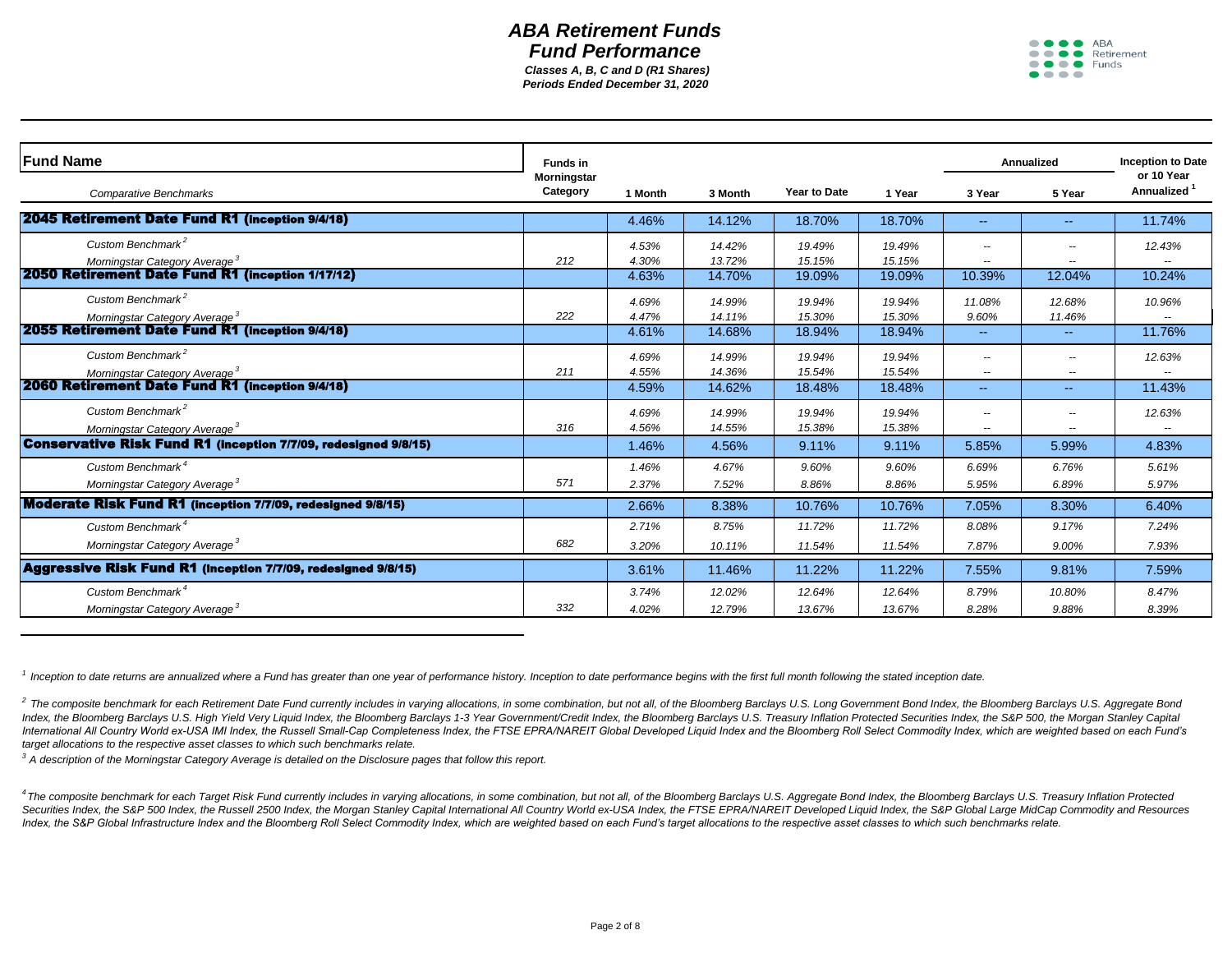## *ABA Retirement Funds Fund Performance Classes A, B, C and D (R1 Shares)*



*Periods Ended December 31, 2020*

| Tier II - U.S. Equity Funds                                                      |                         |                |                  |                  |                  |                         |                                           |                          |  |  |
|----------------------------------------------------------------------------------|-------------------------|----------------|------------------|------------------|------------------|-------------------------|-------------------------------------------|--------------------------|--|--|
| <b>IFund Name</b>                                                                | <b>Funds in</b>         |                | 3 Month          |                  |                  | <b>Annualized</b>       |                                           | <b>Inception to Date</b> |  |  |
| <b>Comparative Benchmarks</b>                                                    | Morningstar<br>Category | 1 Month        |                  | Year to Date     | 1 Year           | 3 Year                  | 5 Year                                    | or 10 Year<br>Annualized |  |  |
| <b>Large Cap Equity Fund R1 (inception 7/2/09)</b>                               |                         | 4.20%          | 14.87%           | 14.95%           | 14.95%           | 11.71%                  | 12.62%                                    | 12.43%                   |  |  |
| Broad Market Benchmark <sup>3</sup><br>Morningstar Category Average <sup>®</sup> | 1.450                   | 4.23%<br>3.77% | 13.70%<br>12.76% | 20.99%<br>15.78% | 20.99%<br>15.78% | 14.83%<br>11.89%        | 15.60%<br>13.38%                          | 14.01%<br>12.27%         |  |  |
| Large Cap Index Equity Fund R1 <sup>2</sup> (inception 2/9/09)                   |                         | 3.79%          | 11.96%           | 17.56%           | 17.56%           | 13.45%                  | 14.50%                                    | 13.14%                   |  |  |
| Broad Market Benchmark <sup>4</sup><br>Morningstar Category Average <sup>8</sup> | 1,450                   | 3.84%<br>3.77% | 12.15%<br>12.76% | 18.40%<br>15.78% | 18.40%<br>15.78% | 14.18%<br>11.89%        | 15.23%<br>13.38%                          | 13.89%<br>12.27%         |  |  |
| <b>Small-Mid Cap Equity Fund R1 (Inception 7/2/09)</b>                           |                         | 6.36%          | 24.38%           | 17.14%           | 17.14%           | 9.85%                   | 12.49%                                    | 10.38%                   |  |  |
| Broad Market Benchmark <sup>5</sup><br>Morningstar Category Average <sup>8</sup> | 55                      | 7.61%<br>6.74% | 27.40%<br>25.52% | 19.98%<br>13.74% | 19.98%<br>13.74% | 11.31%<br>7.91%         | 13.64%<br>11.07%                          | 11.97%<br>10.07%         |  |  |
| <b>Small-Mid Cap Index Equity Fund R1<sup>2</sup> (inception 9/4/18)</b>         |                         | 7.32%          | 27.11%           | 31.74%           | 31.74%           | $\sim$ $\sim$           | $\sim$ $\sim$                             | 13.68%                   |  |  |
| Broad Market Benchmark <sup>6</sup><br>Morningstar Category Average <sup>®</sup> | 55                      | 7.38%<br>6.74% | 27.28%<br>25.52% | 32.87%<br>13.74% | 32.87%<br>13.74% | $\qquad \qquad -$<br>-- | $\sim$ $\sim$<br>$\overline{\phantom{m}}$ | 14.49%                   |  |  |
| <b>All Cap Index Equity Fund R1 (inception 9/5/95)</b>                           |                         | 4.43%          | 14.50%           | 19.99%           | 19.99%           | 13.74%                  | 14.70%                                    | 13.06%                   |  |  |
| Broad Market Benchmark<br>Morningstar Category Average <sup>8</sup>              | 57                      | 4.50%<br>4.63% | 14.69%<br>15.32% | 20.89%<br>12.55% | 20.89%<br>12.55% | 14.49%<br>8.45%         | 15.44%<br>10.33%                          | 13.80%<br>9.20%          |  |  |

<sup>1</sup> Inception to date returns are annualized where a Fund has greater than one year of performance history. Inception to date performance begins with the first full month following the stated inception date.

<sup>2</sup> The Index Funds introduced in February and March 2009 experienced tracking error for periods from inception through September 24, 2009 due to a difference in timing of investment of contributions by participants in the the respective Funds invest and also a difference in timing of redemptions of investments of participants out of such underlying funds (in addition to the impact of Fund expenses). Since September 25, 2009, each of the Ind invested in an underlying fund that matches the timing of contributions and redemptions, which the trustee of the Collective Trust believes should lower future tracking error after taking into account the impact of Fund ex

*3 The Broad Market Benchmark for the Large Cap Equity Fund is the Russell 1000 Index.*

*4 The Broad Market Benchmark for the Large Cap Index Equity Fund is the S&P 500 Index.*

*5 The Broad Market Benchmark for the Small-Mid Cap Equity Fund is the Russell 2500 Index.*

*6 The Broad Market Benchmark for the Small-Mid Cap Index Equity Fund is the Russell Small Cap Completeness Index.*

*7 The Broad Market Benchmark for the All Cap Index Equity Fund is the Russell 3000 Index.*

*<sup>8</sup>A description of the Morningstar Category Average is detailed on the Disclosure pages that follow this report.*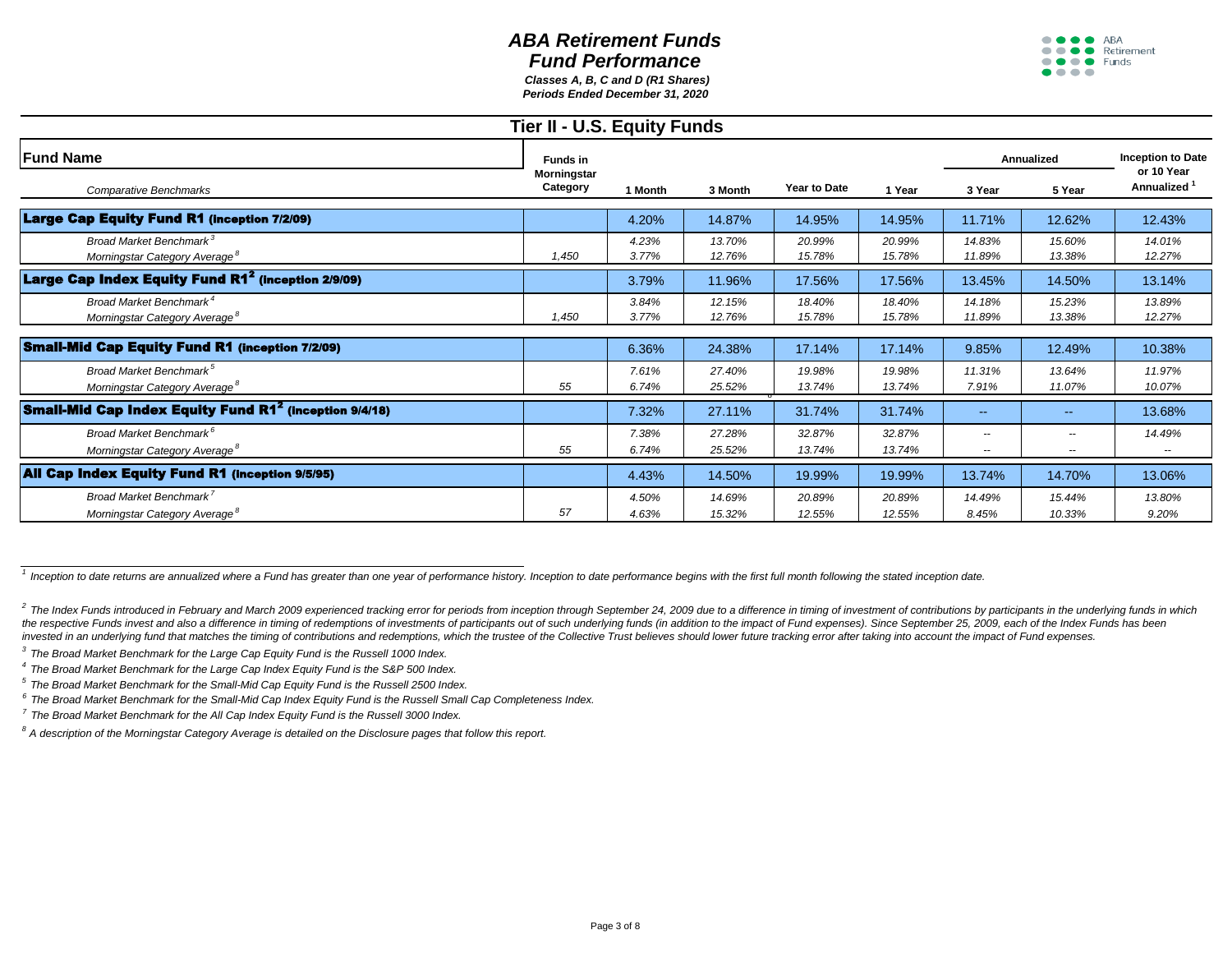*Periods Ended December 31, 2020 Classes A, B, C and D (R1 Shares)*



| Funds in |                |                  |                                                                        |                 | Annualized     |                | <b>Inception to Date</b>              |
|----------|----------------|------------------|------------------------------------------------------------------------|-----------------|----------------|----------------|---------------------------------------|
| Category | 1 Month        | 3 Months         | Year to Date                                                           | 1 Year          | 3 Year         | 5 Year         | or 10 Year<br>Annualized <sup>1</sup> |
|          | 5.55%          | 14.97%           | 9.98%                                                                  | 9.98%           | 4.43%          | 8.10%          | 5.17%                                 |
| 797      | 5.41%<br>5.15% | 17.02%<br>15.74% | 10.66%<br>9.22%                                                        | 10.66%<br>9.22% | 4.88%<br>4.15% | 8.93%<br>7.54% | 4.92%<br>5.28%                        |
|          | 5.35%          | 16.55%           | 10.05%                                                                 | 10.05%          | 4.41%          | 8.60%          | 4.40%                                 |
| 797      | 5.41%<br>5.15% | 17.02%<br>15.74% | 10.66%<br>9.22%                                                        | 10.66%<br>9.22% | 4.88%<br>4.15% | 8.93%<br>7.54% | 4.92%<br>5.28%                        |
|          |                |                  |                                                                        |                 |                |                |                                       |
|          | 0.41%          | 1.60%            | 7.73%                                                                  | 7.73%           | 5.24%          | 4.78%          | 3.76%                                 |
| 427      | 0.14%<br>0.27% | 0.67%<br>0.96%   | 7.50%<br>7.52%                                                         | 7.50%<br>7.52%  | 5.34%<br>5.11% | 4.44%<br>4.25% | 3.85%<br>3.69%                        |
|          | 0.09%          | 0.51%            | 6.92%                                                                  | 6.92%           | 4.73%          | 3.81%          | 3.15%                                 |
| 427      | 0.14%<br>0.27% | 0.67%<br>0.96%   | 7.50%<br>7.52%                                                         | 7.50%<br>7.52%  | 5.34%<br>5.11% | 4.44%<br>4.25% | 3.85%<br>3.69%                        |
|          | Morningstar    |                  | Tier II - Non-U.S. Equity Funds<br><b>Tier II - Fixed Income Funds</b> |                 |                |                |                                       |

| <b>Stable Asset Return Fund R1 (inception 9/5/95, redesigned 12/8/10)</b> | $\overline{AB}$<br>. . | $0.33\%$ | .45% | .45%  | .59%  | .41%  | .23%  |
|---------------------------------------------------------------------------|------------------------|----------|------|-------|-------|-------|-------|
| Hybrid Benchmark <sup>6</sup>                                             | 0.09%                  | 0.27%    | .55% | 1.55% | 2.54% | 2.16% | 1.44% |
|                                                                           |                        |          |      |       |       |       |       |

*1 Inception to date returns are annualized where a Fund has greater than one year of performance history. Inception to date performance begins with the first full month following the stated inception date.*

<sup>2</sup> As described in the Annual Disclosure Document, the trustee of the Collective Trust may utilize fair value pricing adjustments for the Fund in certain circumstances that may at certain times result in a difference in t comparison to that which would have resulted based on the Fund's more customary pricing methodology. The Morgan Stanley Capital International ("MSCI") All Country World Ex-U.S. Index does not apply fair value pricing adjus *reported Index returns would not be adjusted for any fair value pricing adjustments made by the Fund.* 

3 The Index Funds introduced in February and March 2009 experienced tracking error for periods from inception through September 24, 2009 due to a difference in timing of investment of contributions by participants in the u the respective Funds invest and also a difference in timing of redemptions of investments of participants out of such underlying funds (in addition to the impact of Fund expenses). Since September 25, 2009, each of the Ind invested in an underlying fund that matches the timing of contributions and redemptions, which the trustee of the Collective Trust believes should lower future tracking error after taking into account the impact of Fund ex

*4 The Broad Market Benchmark for the International All Cap Equity Fund and the International Index Equity Fund is the MSCI All Country World Ex-USA Index.*

*5 The Broad Market Benchmark for the Bond Core Plus Fund and the Bond Index Fund is the Bloomberg Barclays U.S. Aggregate Bond Index.*

<sup>6</sup> Effective December 8, 2010, the Stable Asset Return Fund restructured its investment portfolio and engaged a new line-up of Investment Advisors. In connection therewith, the benchmark of the Fund was changed from a com Labs Three Year GIC Index / 30% iMoneyNet MFR Prime Institutional Money Market Fund Average to the Three Year Constant Maturity Treasury Yield. Accordingly, the Hybrid Benchmark represents, (i) for periods prior to January Ryan Labs Three Year GIC Index / 30% iMoneyNet MFR Prime Institutional Money Market Fund Average, (ii) from January 1, 2011 - September 1, 2015, the Three Year Constant Maturity Treasury Yield and (iii) as of and after Sep *the Citigroup 3-Month Treasury Bill plus 1% per annum Index.*

*<sup>7</sup>A description of the Morningstar Category Average is detailed on the Disclosure pages that follow this report.*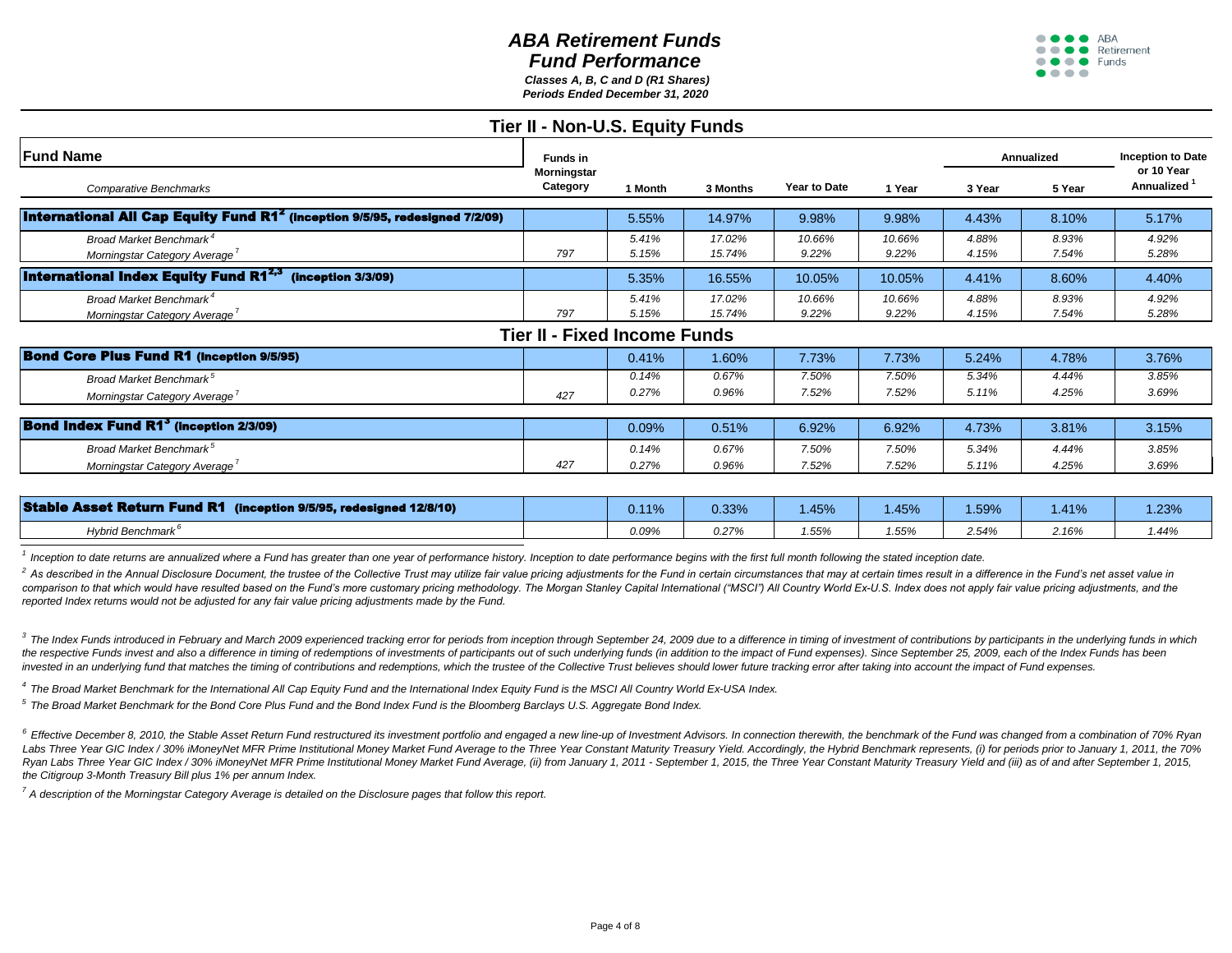*Periods Ended December 31, 2020 Classes A, B, C and D (R1 Shares)*

## **Tier II - Non-Traditional Diversifying Funds**

| <b>Fund Name</b>                                                       | <b>Funds in</b>         |                |                 |                     |                   |                 | Annualized      |                                   |
|------------------------------------------------------------------------|-------------------------|----------------|-----------------|---------------------|-------------------|-----------------|-----------------|-----------------------------------|
| Comparative Benchmarks                                                 | Morningstar<br>Category | 1 Month        | 3 Months        | <b>Year to Date</b> | 1 Year            | 3 Year          | 5 Year          | Inception to<br>Date <sup>1</sup> |
| <b>Real Asset Return Fund R1 (Inception 7/7/09, redesigned 9/8/15)</b> |                         | 2.35%          | 8.35%           | 1.32%               | 1.32%             | 3.53%           | 6.20%           | 3.42%                             |
| Hybrid Benchmark <sup>2</sup><br>Custom Benchmark <sup>3</sup>         |                         | 0.18%<br>3.22% | 0.84%<br>11.47% | 4.16%<br>$-0.32%$   | 4.16%<br>$-0.32%$ | 4.66%<br>3.31%  | 4.73%<br>6.55%  | 4.27%<br>3.76%                    |
| <b>Alternative Alpha Fund R1 (inception 1/17/12)</b>                   |                         | 2.04%          | 4.12%           | $-2.66%$            | $-2.66%$          | $-0.15%$        | 2.96%           | 1.42%                             |
| Hybrid Benchmark <sup>4</sup><br>Custom Benchmark <sup>5</sup>         |                         | 0.34%<br>1.99% | 1.02%<br>6.39%  | 4.77%<br>13.66%     | 4.77%<br>13.66%   | 5.74%<br>10.17% | 5.31%<br>10.07% | 4.77%<br>9.27%                    |

<sup>1</sup> Inception to date returns are annualized where a Fund has greater than one year of performance history. Inception to date performance begins with the first full month following the stated inception date.

<sup>2</sup> The Hybrid benchmark represents, (i) for periods prior to July 1, 2014, a blended benchmark of Dow Jones U.S. Select REIT Index; Dow Jones-UBS Commodity Index; and Bloomberg Barclays U.S. Treasury Inflation Protected S from July 1, 2014 - September 1, 2015, U.S. All Items Consumer Price Index for All Urban Consumers for the U.S. City Average (CPI U), plus 2% per annum and (iii) as of and after September 1, 2015, the U.S. Consumer Price I Average (CPI) plus 3% per annum. The CPI is a measure of the average change over time in prices paid by consumers for a market basket of consumer goods and services. For purposes of calculating the benchmark, 3% annually ( 0.25% monthly) is added to the return of the CPI to reflect the investment objective of the Fund of providing a return in excess of inflation as measured by the CPI. Due to the unavailability of the most current month's CP document, the CPI utilized in the benchmark is the CPI as published as of the end of the month prior to the end of the periods for which the Fund's performance is shown.

3 The Custom Benchmark for the Real Asset Return Fund is the composite performance of the benchmarks for the six underlying asset classes to which the Real Asset Return Fund allocates assets. The benchmarks comprising the Benchmark currently include the FTSE EPRA/NAREIT Developed Liquid Index, the S&P Global Large MidCap Commodity and Resources Index, the S&P Global Infrastructure Index, the Bloomberg Roll Select Commodity Index and the Blo Barclays 1-10 Year U.S. Government Inflation Linked Bond Index and are weighted based on the Fund's target allocations to the asset classes to which such benchmarks relate. The custom benchmark uses the MSCI US Investable *Estate 25/50 as a proxy for monthly reporting purposes, as one of the underlying fund's (JPM DCPF) benchmark is only available quarterly.* 

4 The Hybrid Benchmark represents, (i) for periods prior to July 1, 2014, the Custom Benchmark, (ii) for periods on and after July 1, 2014, the BofA Merrill Lynch 3-Month Treasury Bill Index plus 4% per annum. The BofA Mer *Month Treasury Bill Index is an unmanaged index of U.S. Treasury securities maturing in 90 days that assumes reinvestment of all income. For purposes of calculating the benchmark, 4% annually (or* approximately 0.33% monthly) is added to the return of the Merrill Lynch 3-Month Treasury Bill Index to reflect the investment objective of the Fund of providing a return in excess of the yield on cash equivalent investmen *The change in the Fund's benchmark has been effected to better align benchmark returns with the investment objective of the Fund.*

*<sup>5</sup>The Custom Benchmark for the Alternative Alpha Fund is 50% S&P 500 Index/50% Bloomberg Barclays U.S. Aggregate Bond Index.*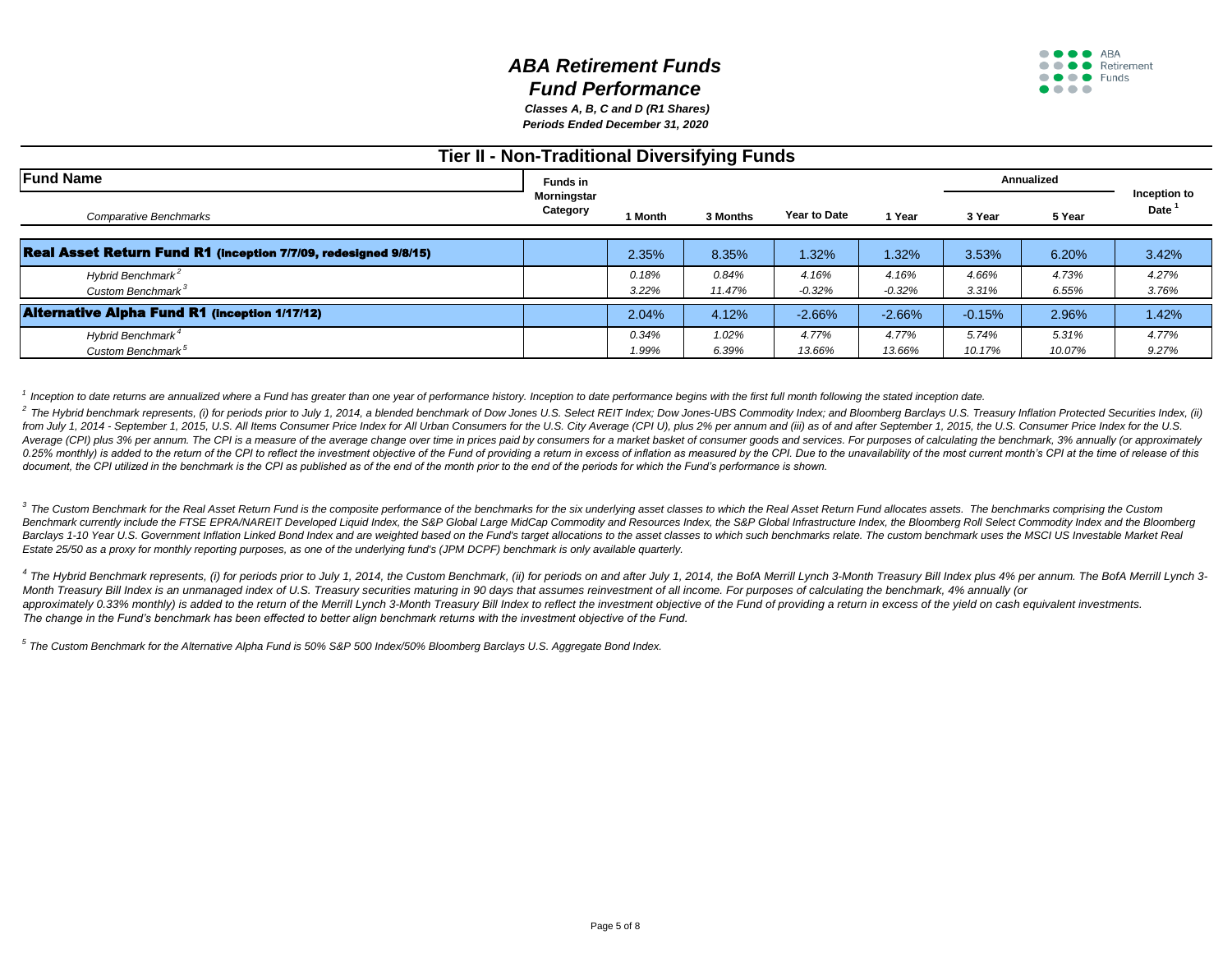*Classes A, B, C and D (R1 Shares)*

*Periods Ended December 31, 2020*

| <b>OCCO</b> ARA                              |  |
|----------------------------------------------|--|
| $\bullet \bullet \bullet \bullet$ Retirement |  |
| $\bullet \bullet \bullet \bullet$ Funds      |  |
| .                                            |  |

| Tier III - Retiree-Focused Funds <sup>8</sup>                              |                         |         |                          |                          |                          |            |               |              |  |  |
|----------------------------------------------------------------------------|-------------------------|---------|--------------------------|--------------------------|--------------------------|------------|---------------|--------------|--|--|
| <b>IFund Name</b>                                                          | Funds in<br>Morningstar |         |                          |                          |                          | Annualized |               | Inception to |  |  |
| <b>Comparative Benchmarks</b>                                              | Category                | 1 Month | 3 Months                 | Year to Date             | 1 Year                   | 3 Year     | 5 Year        | Date         |  |  |
| <b>Income Focused Fund R1 (inception 11/30/20)</b>                         |                         | 1.10%   | $\sim$ $\sim$            |                          | --                       |            | --            | 1.10%        |  |  |
| Broad Market Benchmark <sup>2</sup>                                        |                         | 0.14%   | $\overline{\phantom{a}}$ | --                       | $\overline{\phantom{m}}$ | $\sim$     | $- -$         | 0.14%        |  |  |
| Morningstar Category Average <sup>3</sup>                                  | 427                     | 0.27%   | $\overline{\phantom{a}}$ | $\overline{\phantom{a}}$ | $\sim$                   |            | $\sim$ $\sim$ | $\sim$       |  |  |
| <b>Capital Preservation Fund R1 (inception 9/5/95, redesigned 12/8/10)</b> |                         | 0.11%   | 0.33%                    | 1.45%                    | 1.45%                    | 1.59%      | 1.41%         | 1.23%        |  |  |
| Hybrid Benchmark <sup>4</sup>                                              |                         | 0.09%   | 0.27%                    | 1.55%                    | 1.55%                    | 2.54%      | 2.16%         | 1.44%        |  |  |
| Diversified Growth Fund R1 (inception 7/7/09, redesigned 9/8/15)           |                         | 3.61%   | 11.46%                   | 11.22%                   | 11.22%                   | 7.55%      | 9.81%         | 7.59%        |  |  |
| Custom Benchmark <sup>5</sup>                                              |                         | 3.74%   | 12.02%                   | 12.64%                   | 12.64%                   | 8.79%      | 10.80%        | 8.47%        |  |  |
| Morningstar Category Average <sup>3</sup>                                  | 332                     | 4.02%   | 12.79%                   | 13.67%                   | 13.67%                   | 8.28%      | 9.88%         | 8.39%        |  |  |
| <b>Inflation Protection Fund R1 (inception 7/7/09, redesigned 9/8/15)</b>  |                         | 2.35%   | 8.35%                    | 1.32%                    | 1.32%                    | 3.53%      | 6.20%         | 3.42%        |  |  |
| Hybrid Benchmark <sup>6</sup>                                              |                         | 0.18%   | 0.84%                    | 4.16%                    | 4.16%                    | 4.66%      | 4.73%         | 4.27%        |  |  |
| Custom Benchmark <sup>7</sup>                                              |                         | 3.22%   | 11.47%                   | $-0.32%$                 | $-0.32%$                 | 3.31%      | 6.55%         | 3.76%        |  |  |

<sup>1</sup> Inception to date returns are annualized where a Fund has greater than one year of performance history. Inception to date performance begins with the first full month following the stated inception date.

*2 The Broad Market Benchmark for the Income Focused Fund is the Bloomberg Barclays U.S. Aggregate Bond Index.*

*<sup>3</sup>A description of the Morningstar Category Average is detailed on the Disclosure pages that follow this report.*

4 Effective December 8, 2010, the Capital Preservation Fund restructured its investment portfolio and engaged a new line-up of Investment Advisors. In connection therewith, the benchmark of the Fund was changed from a comb Labs Three Year GIC Index / 30% iMoneyNet MFR Prime Institutional Money Market Fund Average to the Three Year Constant Maturity Treasury Yield. Accordingly, the Hybrid Benchmark represents, (i) for periods prior to January Ryan Labs Three Year GIC Index / 30% iMoneyNet MFR Prime Institutional Money Market Fund Average, (ii) from January 1, 2011 - September 1, 2015, the Three Year Constant Maturity Treasury Yield and (iii) as of and after Sep *the Citigroup 3-Month Treasury Bill plus 1% per annum Index.*

<sup>5</sup>The composite benchmark for the Diversified Growth fund currently includes in varying allocations, in some combination, but not all, of the Bloomberg Barclays U.S. Aggregate Bond Index, the Bloomberg Barclays U.S. Treas Securities Index, the S&P 500 Index, the Russell 2500 Index, the Morgan Stanley Capital International All Country World ex-USA Index, the FTSE EPRA/NAREIT Developed Liquid Index, the S&P Global Large MidCap Commodity and R Index, the S&P Global Infrastructure Index and the Bloomberg Roll Select Commodity Index, which are weighted based on each Fund's target allocations to the respective asset classes to which such benchmarks relate.

<sup>6</sup> The Hybrid benchmark represents, (i) for periods prior to July 1, 2014, a blended benchmark of Dow Jones U.S. Select REIT Index; Dow Jones-UBS Commodity Index; and Bloomberg Barclays U.S. Treasury Inflation Protected S from July 1, 2014 - September 1, 2015, U.S. All Items Consumer Price Index for All Urban Consumers for the U.S. City Average (CPI U), plus 2% per annum and (iii) as of and after September 1, 2015, the U.S. Consumer Price I Average (CPI) plus 3% per annum. The CPI is a measure of the average change over time in prices paid by consumers for a market basket of consumer goods and services. For purposes of calculating the benchmark, 3% annually ( 0.25% monthly) is added to the return of the CPI to reflect the investment objective of the Fund of providing a return in excess of inflation as measured by the CPI. Due to the unavailability of the most current month's CP document, the CPI utilized in the benchmark is the CPI as published as of the end of the month prior to the end of the periods for which the Fund's performance is shown.

7 The Custom Benchmark for the Inflation Protection Fund is the composite performance of the benchmarks for the six underlying asset classes to which the Real Asset Return Fund allocates assets. The benchmarks comprising t Benchmark currently include the FTSE EPRA/NAREIT Developed Liquid Index, the S&P Global Large MidCap Commodity and Resources Index, the S&P Global Infrastructure Index, the Bloomberg Roll Select Commodity Index and the Blo Barclays 1-10 Year U.S. Government Inflation Linked Bond Index and are weighted based on the Fund's target allocations to the asset classes to which such benchmarks relate. The custom benchmark uses the MSCI US Investable *Estate 25/50 as a proxy for monthly reporting purposes, as one of the underlying fund's (JPM DCPF) benchmark is only available quarterly.* 

<sup>8</sup> Although Participants who are in or near retirement remain eligible to invest in any of the Funds offered as investment options under the Program – and all Participants are eligible to invest in any or all of the four Retiree Menu Options are believed to have investment objectives that may be attractive to those in retirement or nearly so. Three of these Retiree Menu Options are existing Funds currently offered as investment options und *follows: Capital Preservation Fund is the Stable Asset Return Fund; Diversified Growth Fund is the Aggressive Risk Fund; and Inflation Protection Fund is the Real Asset Return Fund.*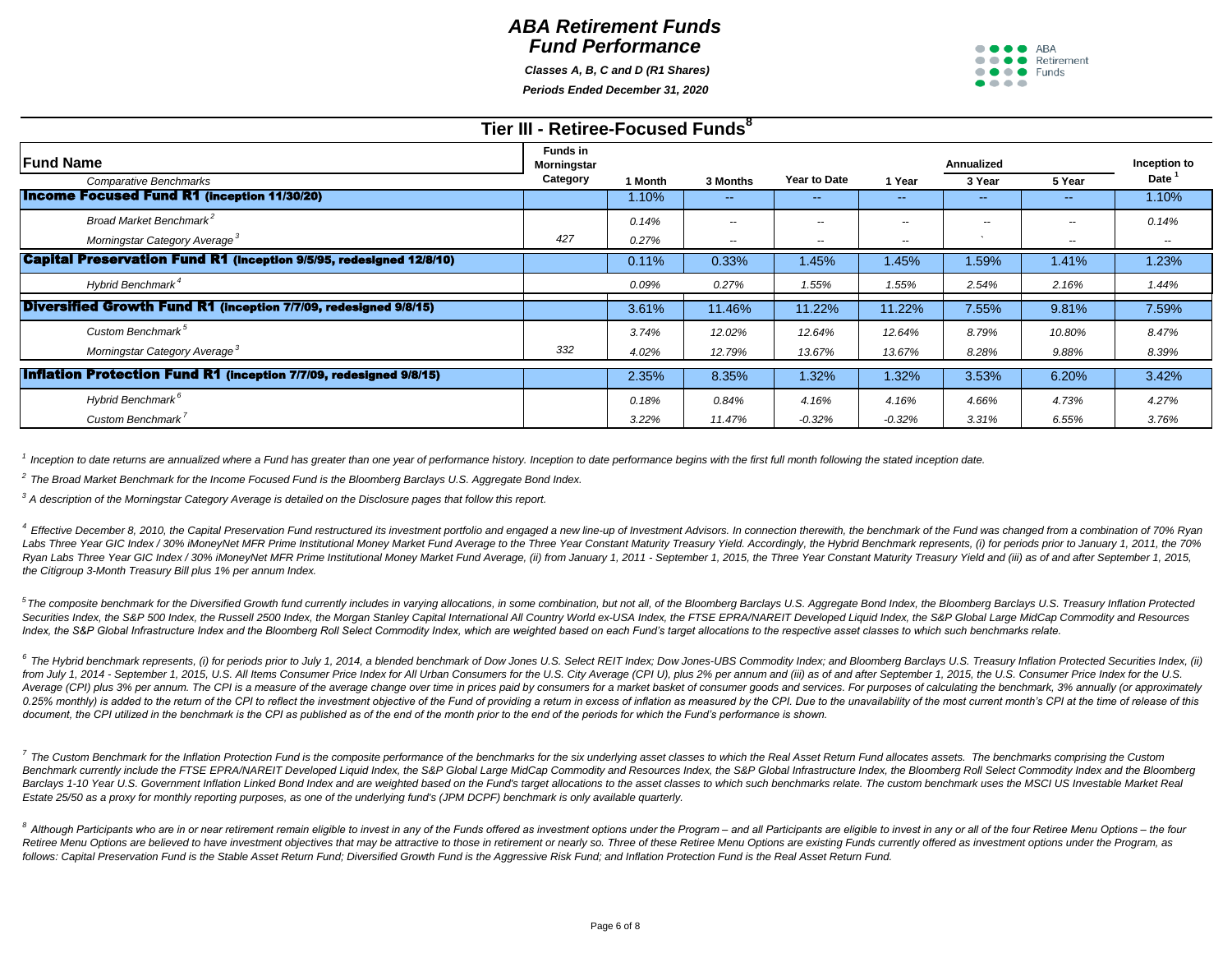## *ABA Retirement Funds Fund Performance Classes A, B, C and D (R1 Shares)*

*Periods Ended December 31, 2020*



## **Morningstar Category Average Disclosure** (Note - Morningstar categories are not available for the Stable Asset Return Fund, the Real Asset Return Fund, or the Alternative Alpha Fund)

In an effort to distinguish funds by their portfolios, objectives and styles, Morningstar developed the Morningstar Categories. While the objective identified in the Annual Disclosure Document states a Fund's investment go objective, the Morningstar Category identifies funds based on their actual investment styles as measured by their underlying portfolio holdings (portfolio and other statistics over the past three years). Morningstar Catego weighted category returns. The calculation is the average of the returns for all the funds in a given category. The standard category average calculation is based on constituents of the category at the end of the period.

## Bond Core Plus Fund & Bond Index Fund

#### (Morningstar Category: Intermediate-Core Bond)

Intermediate-core bond portfolios invest primarily in corporate and other investment-grade U.S. fixedincome issues and have durations of 3.5 to 6 years (or, if duration is unavailable, average effective maturities of 4 to 10 years). These portfolios are less sensitive to interest rates, and therefore less volatile, than portfolios that have longer durations.

#### Large Cap Equity Fund & Large Cap Index Equity Fund

#### (Morningstar Category: Large Cap Blend)

Stocks of companies in the top 70% of capitalization of the U.S. equity market are defined as large-cap. The blend style is assigned to portfolios where neither growth nor value characteristics predominate. These portfolios tend to invest across the spectrum of U.S. industries, and owing to their broad exposure, the portfolios' returns are similar to those of the S&P 500 Index.

## Small-Mid Cap Equity Fund & Small-Mid Cap Index Equity Fund

#### (Morningstar Category: Small-Mid Cap Blend)

Funds in Small-Mid Cap Blend have a flexible investing strategy that allows for pursuit of investments in small and mid capitalization ranges. The style score of portfolios in this group falls in the middle of the spectrum, either because of a focus on both growth and value investing or because stocks are selected from a variety of styles. Key strategies of Small-Mid portfolios include, but are not limited to, investment in smaller and mid cap companies, investment in small-cap and mid-cap companies, and movement between small and mid-capitalizations.

#### International All Cap Equity Fund & International Index Equity Fund

#### (Morningstar Category: Foreign Large Blend)

Foreign large-blend portfolios invest in a variety of large international company stocks. Most of these portfolios divide their assets among a dozen or more developed markets, including Japan, Britain, France, and Germany. These portfolios primarily invest in stocks of companies that have market caps in the top 70% of each economically integrated market (such as Europe or Asia ex-Japan). The blend style is assigned to portfolios where neither growth nor value characteristics predominate. These portfolios typically will have less than 20% of assets invested in U.S. stocks.

#### Income Retirement Date Fund

#### (Morningstar Category: Retirement Income)

Retirement income portfolios provide a mix of stocks, bonds, and cash for those investors already in or entering retirement. These portfolios tend to be managed to a more conservative asset allocation strategy. These portfolios aim to provide investors with steady income throughout retirement.

### 2020 Retirement Date Fund

#### (Morningstar Category: US Fund Target Date 2020)

Target date portfolios provide a diversified exposure to stocks, bonds, and cash for those investors who have a specific date in mind (in this case, the years 2018-2022) for retirement. These portfolios aim to provide investors with an optimal level of return and risk, based solely on the target date. Over time, the asset manager adjusts the allocation among asset classes to more conservative mixes as the target date approaches, following a preset glidepath. A target-date portfolio is part of a series of funds offering multiple retirement dates to investors.

### 2025 Retirement Date Fund

#### (Morningstar Category: US Fund Target Date 2025)

Target date portfolios provide a diversified exposure to stocks, bonds, and cash for those investors who have a specific date in mind (in this case, the years 2023-2027) for retirement. These portfolios aim to provide investors with an optimal level of return and risk, based solely on the target date. Over time, the asset manager adjusts the allocation among asset classes to more conservative mixes as the target date approaches, following a preset glidepath. A target-date portfolio is part of a series of funds offering multiple

## 2030 Retirement Date Fund

#### (Morningstar Category: US Fund Target Date 2030)

Target date portfolios provide a diversified exposure to stocks, bonds, and cash for those investors who have a specific date in mind (in this case, the years 2028-2032) for retirement. These portfolios aim to provide investors with an optimal level of return and risk, based solely on the target date. Over time, the asset manager adjusts the allocation among asset classes to more conservative mixes as the target date approaches, following a preset glidepath. A target-date portfolio is part of a series of funds offering multiple retirement dates to investors.

#### 2035 Retirement Date Fund

#### (Morningstar Category: US Fund Target Date 2035)

Target date portfolios provide a diversified exposure to stocks, bonds, and cash for those investors who have a specific date in mind (in this case, the years 2033-2037) for retirement. These portfolios aim to provide investors with an optimal level of return and risk, based solely on the target date. Over time, the asset manager adjusts the allocation among asset classes to more conservative mixes as the target date approaches, following a preset glidepath. A target-date portfolio is part of a series of funds offering multiple retirement dates to investors.

#### 2040 Retirement Date Fund

#### (Morningstar Category: US Fund Target Date 2040)

Target date portfolios provide a diversified exposure to stocks, bonds, and cash for those investors who have a specific date in mind (in this case, the years 2038-2042) for retirement. These portfolios aim to provide investors with an optimal level of return and risk, based solely on the target date. Over time, the asset manager adjusts the allocation among asset classes to more conservative mixes as the target date approaches, following a preset glidepath. A target-date portfolio is part of a series of funds offering multiple retirement dates to investors.

### 2045 Retirement Date Fund

#### (Morningstar Category: US Fund Target Date 2045)

Target date portfolios provide a diversified exposure to stocks, bonds, and cash for those investors who have a specific date in mind (in this case, the years 2043-2047) for retirement. These portfolios aim to provide investors with an optimal level of return and risk, based solely on the target date. Over time, the asset manager adjusts the allocation among asset classes to more conservative mixes as the target date approaches, following a preset glidepath. A target-date portfolio is part of a series of funds offering multiple retirement dates to investors.

#### 2050 Retirement Date Fund

#### (Morningstar Category: US Fund Target Date 2050)

Target date portfolios provide a diversified exposure to stocks, bonds, and cash for those investors who have a specific date in mind (in this case, the years 2048-2052) for retirement. These portfolios aim to provide investors with an optimal level of return and risk, based solely on the target date. Over time, the asset manager adjusts the allocation among asset classes to more conservative mixes as the target date approaches, following a preset glidepath. A target-date portfolio is part of a series of funds offering multiple retirement dates to investors.